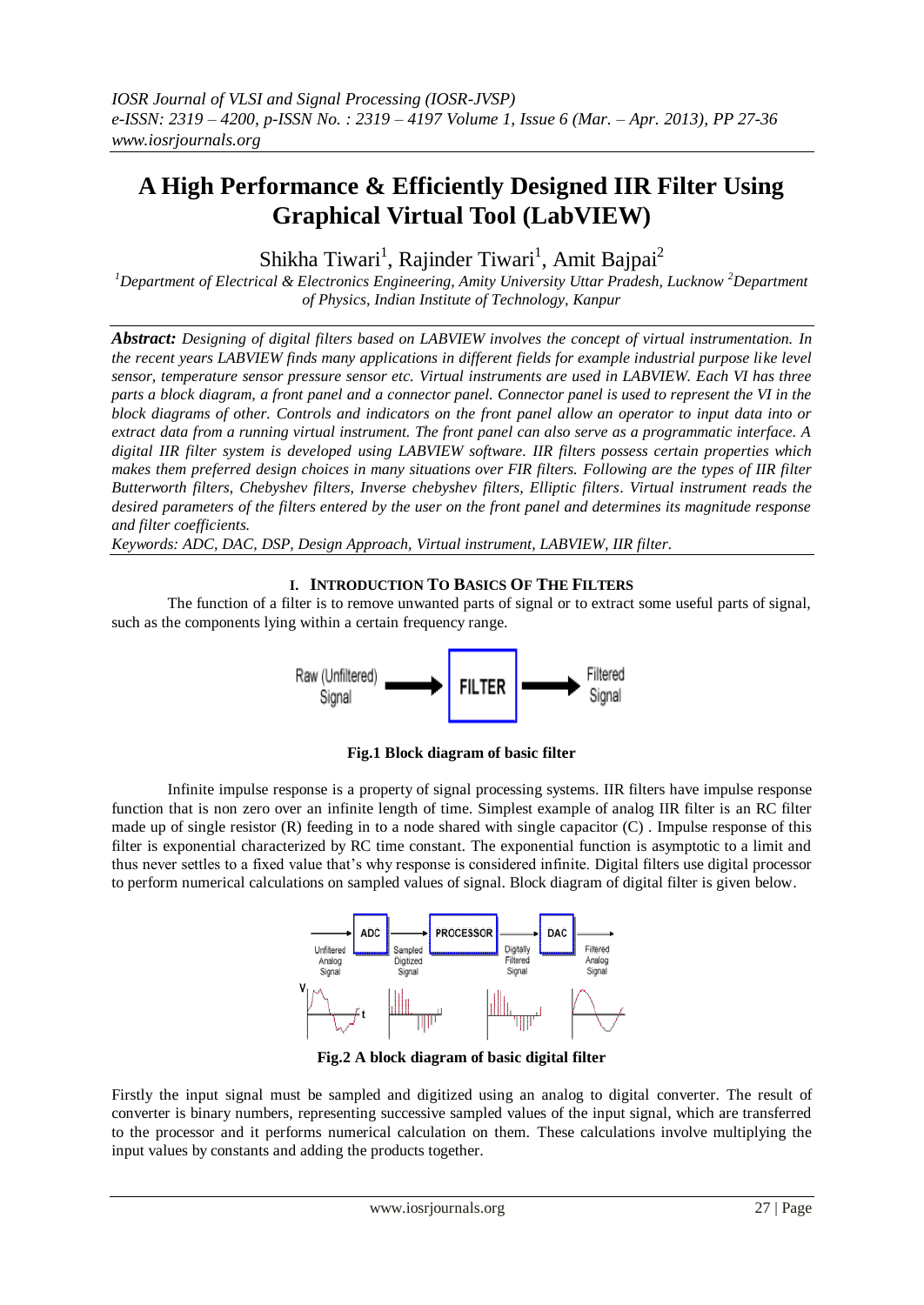Following are the advantages of digital filters i.e.

- The principal advantage of digital filters is the flexibility available in their design.
- The ease of data storage is one of the main advantages of digital filters.
- Digital filters are programmable.
- Fast DSP processors can handle complex combinations of filters in parallel or cascade, making the hardware requirements relatively simple and compact.

## **II. FUNDAMENTALS OF THE OPERATION OF AN IDEAL FILTERS**

Ideal filters pass specified frequency range while attenuate specified unwanted frequency range. Filters can be classified according to their frequency range characteristics. Following are the filter classifications based on frequency range a filter passes or attenuates.

- Low pass filters pass low frequencies and block high frequencies.
- High pass filters pass high frequencies and block low frequencies.
- Band pass filters pass a certain band of frequencies.
- Band stop filters attenuate a certain band of frequencies.



**Fig. 3 Ideal frequency characteristics** 

The frequency points  $f_c$ ,  $f_{c1}$ and  $f_{c2}$  specify the cut off frequencies for the different filters. An ideal filter has a gain of one (0 dB) in the passband so the amplitude of the signal neither increases nor decreases. Fig. 4 shows pass band and stop band for each filter type.



**Fig.4 Pass band and stop band**

## **III. PRACTICAL DESIGN OF A FILTER**

In practical filters a transition band always exists between pass band and stop band. In this band the gain of filter changes gradually from one in the pass band to zero in the stop band

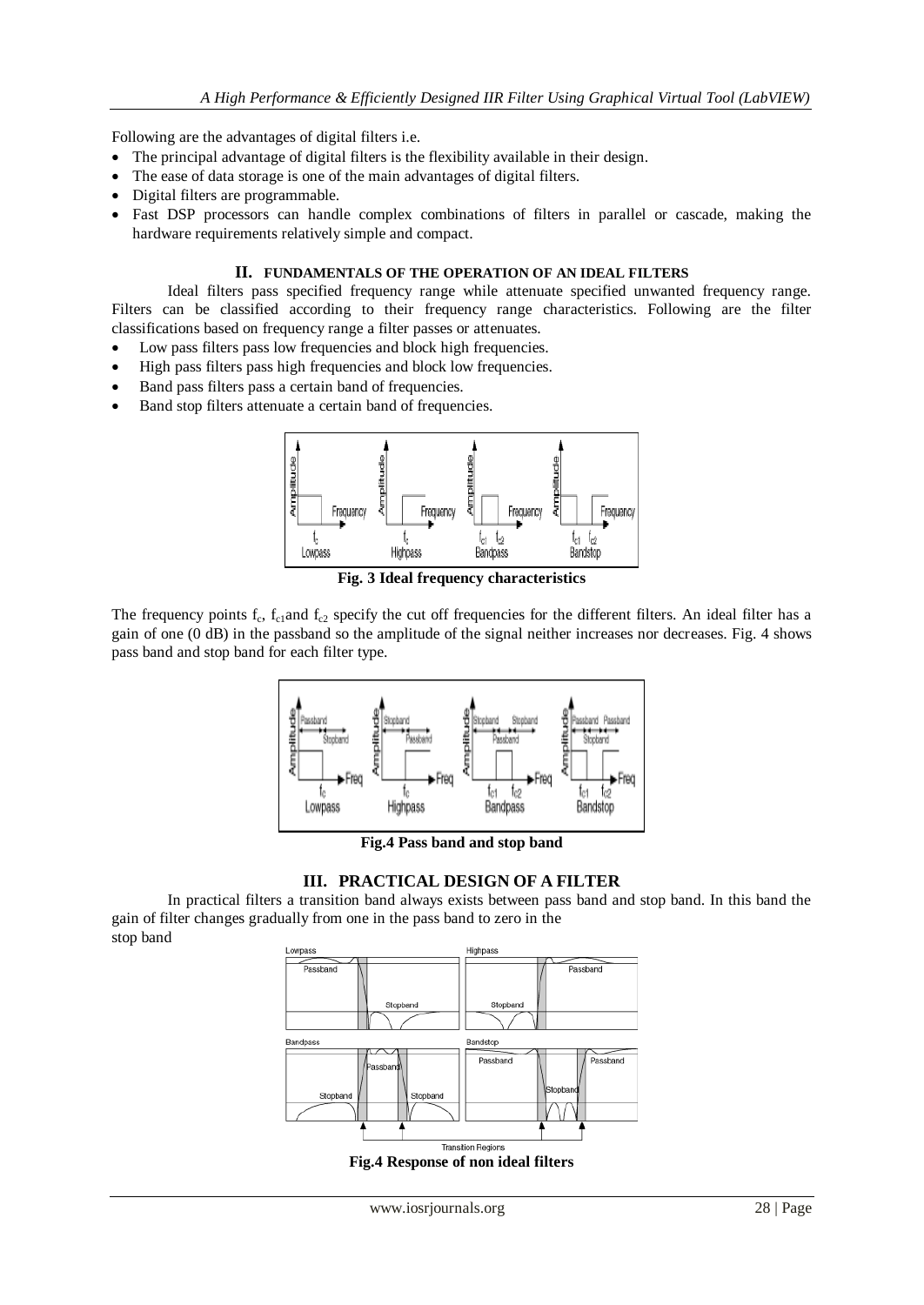#### **IV. DIGITAL FILTERS**

Filters can be classified according to their impulse responses. There are mainly two types of digital filter i.e. Finite impulse response filters, which are also known as non recursive filters because they don't have feedback. These filters operate on current and past input values and Infinite impulse response filters, which are also known as recursive filters because they have feedback or recursive part of filter.

## **V. IMPULSE RESPONSE**

An impulse is a short duration signal that goes from zero to a maximum value and back to zero again in a short time. The impulse response of a filter is the response of filter to an impulse and depends on the values upon which the filter operates. The Fourier transform of impulse response is frequency response of filter.



## **VI. BASICS OF A DIGITAL IIR FILTER**

**Fig.5 Block diagram of IIR filter**

The design of digital filter depends on both values, past outputs and present input. If such a filter is subjected to an impulse then output of this filter need not necessarily become zero. The impulse response of such a filter can be infinite in duration. Such type of filter is called an infinite impulse response filter and indicates that the system is prone to feedback and instability. Following equation defines the direct form transfer function of an IIR filter

$$
H(z) = \frac{b_0 + b_1 z^{-1} + \dots + b_{N_b - 1} z^{-(N_b - 1)}}{1 + a_1 z^{-1} + \dots + a_{N_a - 1} z^{-(N_a - 1)}}
$$
\n<sup>(1)</sup>

Where  $a_n$  and  $b_n$  are reverse and forward coefficients of the IIR filter. It can be written in the form of general difference equation as follows

$$
Y_i = \frac{1}{a_0} \left( \sum_{j=0}^{N_s - 1} b_j X_{i-j} - \sum_{k=0}^{N_s - 1} a_k y_{i-k} \right)
$$
 (2)

Where

 $b_i$ , set of forward coefficients, N<sub>b,</sub> number of forward coefficients,  $a_k$ , set of reverse coefficients, Na, number of reverse coefficients

Above equation describes a filter with an impulse response of theoretically infinite length for nonzero coefficients. In design of IIR filter with LABVIEW coefficient  $a_0$  is 1. The IIR filters can be designed by any one of the following methods.

- Impulse invariance
- Bilinear transformation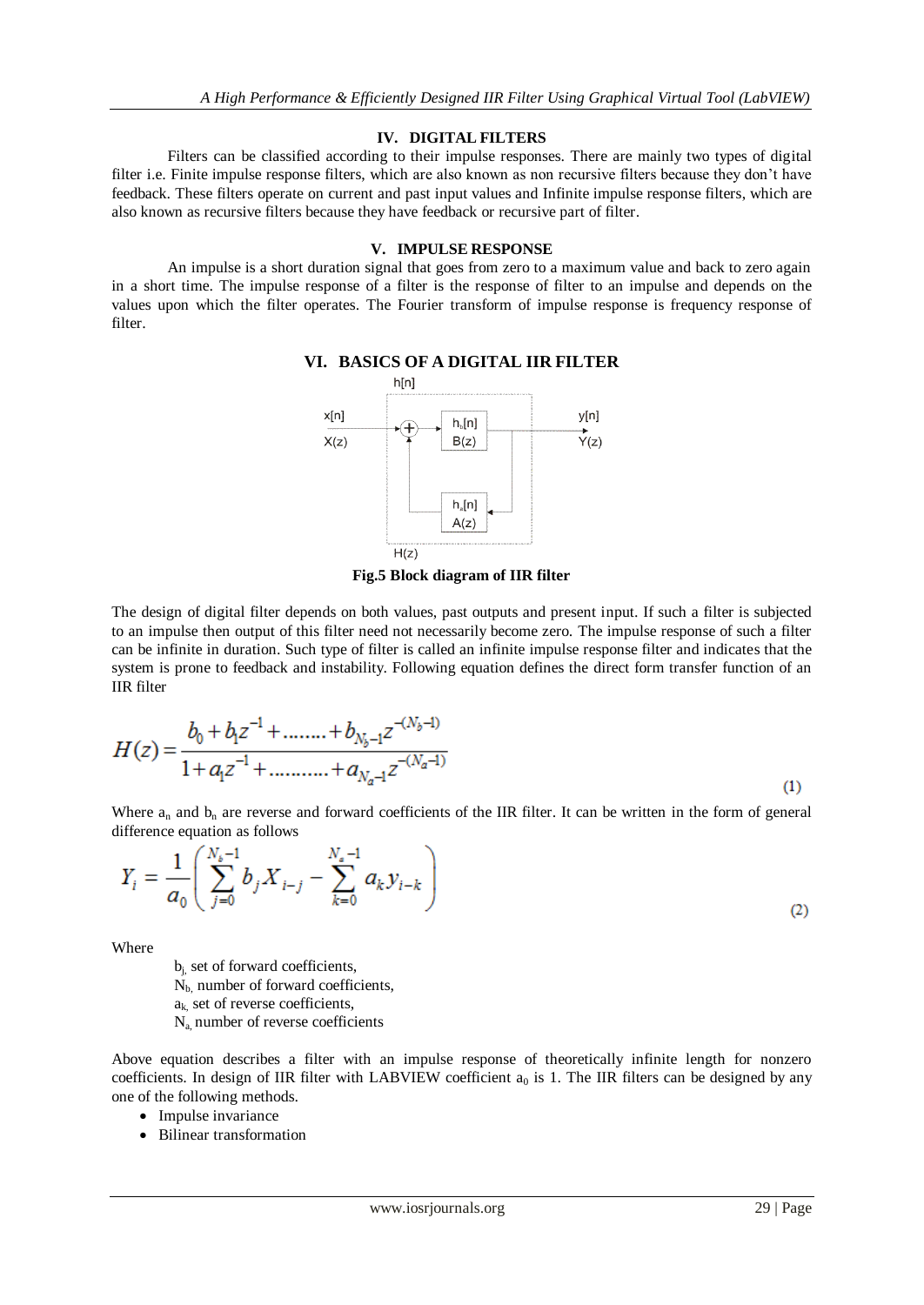## **1. Impulse invariance**

- Following are the steps of this method.
- Decide upon the desired frequency response
- Design an appropriate analog filter
- Calculate the impulse response of this analog filter
- Sample the impulse response of this analog filter
- Use the result as the filter coefficients

This method seems simple but it is complicated by all the problems inherent in dealing with sampled data systems. Particularly this method is subject to problems of aliasing and frequency resolution. IIR filters are very sensitive to quantization errors. It is a feature peculiar to digital systems. Its effects are nonlinear and signal dependent. In order to prevent severe distortion due to the band limiting this method is restricted to the design of lowpass and bandpass filters.

## **2. Bilinear transformation**

This method overcomes the effect of aliasing that is caused due to analog frequency response containing components at or beyond the Nyquist frequency. This is also called frequency wrapping because this is a method of compressing the infinite, straight analog frequency axis to a finite one long enough to wrap around the unit circle once only.

## **VII. TYPES OF IIR FILTER**

- Butterworth filters
- Chebyshev filters
- Inverse chebyshev filters
- Elliptic filters

The IIR filter designs differ in the sharpness of the transition between the pass band and stop band, where they exhibit various characteristics.

## **1. Butterworth filters**

The frequency response of this filter has no ripples in the passband and the stopband therefore it is called maximally flat filter. Butterworth filter uses a Taylor series approximation to the ideal at both  $\omega=0$  and  $\omega=\infty$ .



**Fig.6 Response of Butterworth filter**

We can see from above figure as order of filter increases response of filter closer to the ideal response. Butterworth filters have following characteristics:

- Smooth response at all frequencies.
- Monotonic decrease from the specified cut-off frequencies.
- Maximal flatness, with the ideal response of unity in the pass band and zero in the stop band.
- 3dB down frequency, that corresponds to the specified cut-off frequencies.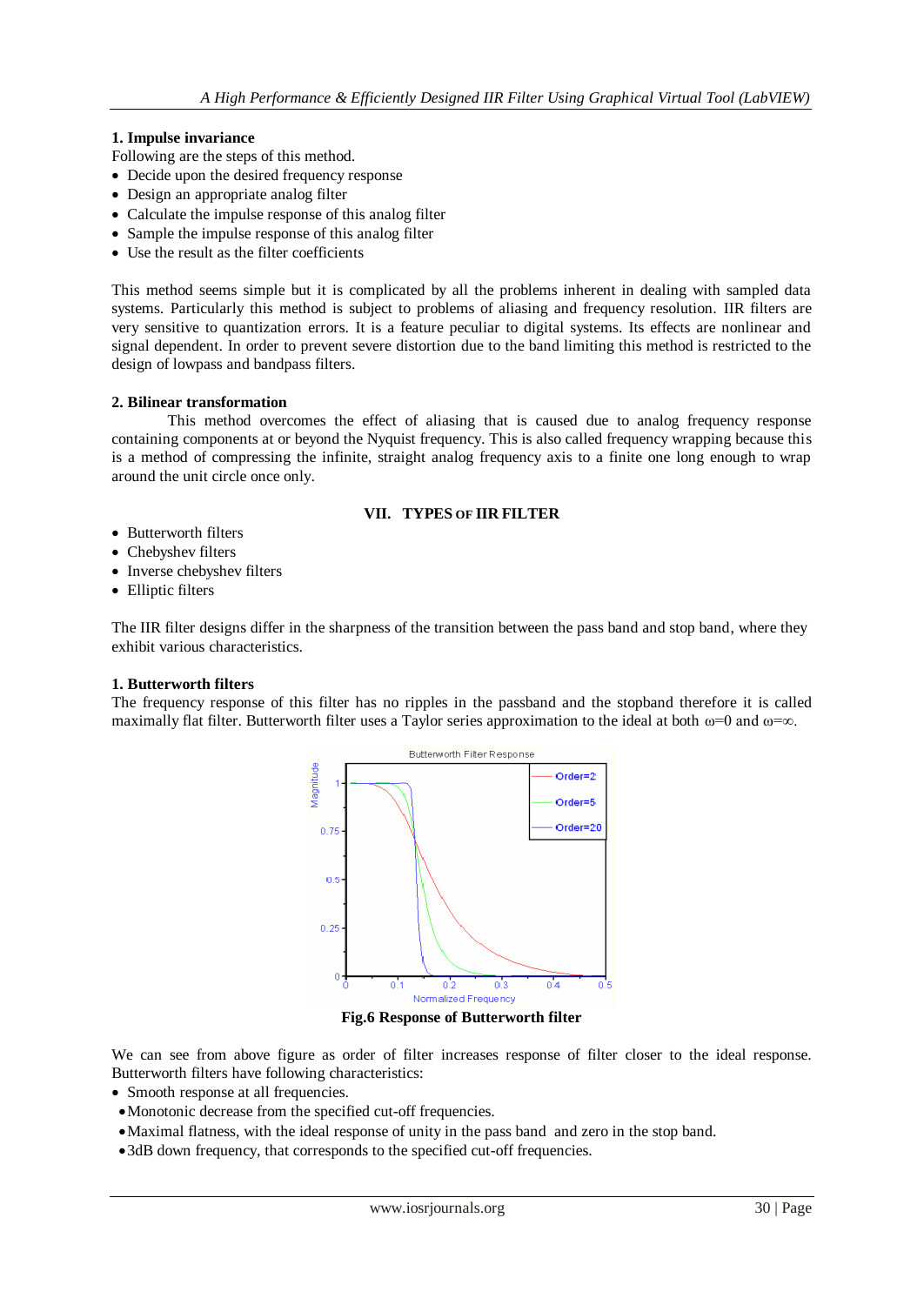The transfer function of Butterworth filter is as follows

$$
B\left(\omega\right) = \frac{1}{\left[1 + \left(\frac{\omega}{\omega_0}\right)^{2n}\right]^{\frac{1}{2}}}
$$

where n is the order of filter.

## **2. Chebyshev filters**

This filter uses a chebyshev approximation across the passband and a Taylor series at  $\omega = \infty$ . Characteristics of this filter is as follows

- Minimization of peak error in the passband.
- Equiripple magnitude response in the passband.
- Monotonically decreasing magnitude response in the stopband.
- Sharper rolloff than Butterworth filters.

Chebyshev filter can achieve sharper transition between passband and stopband with lower order filter than Butterworth filter. This results in smaller absolute errors and faster execution speeds. Frequency response of this filter is given by

$$
|H(\Omega)|^2 = (1 + \varepsilon^2 T_N^2 \left(\frac{\Omega}{\Omega_p}\right))^{-1}
$$
\n(4)

where  $\varepsilon$  is a parameter of the filter related to ripple present in the passband and  $T_N(x)$  is the Nth order Chebyshev polynomial.

$$
T_N = \cos(N \cos^{-1} x) \qquad |x| \le 1
$$
  
= cos(N cosh<sup>-1</sup>x) \qquad |x| \ge 1 (5)



**Fig.7 Response of Chebyshev filter**

## **3. Inverse Chebyshev filters**

Inverse Chebyshev filter uses a Taylor series approximation at  $\omega=0$  and a Chebyshev across the stopband. This filter differ from chebyshev filter in following ways

- These filters minimize peak error in stopband instead of passband.
- These filters have an equiripple magnitude response in the stopband instead of passband.
- These filters have a monotonically decreasing magnitude response in the passband instead of stopband.

 $(3)$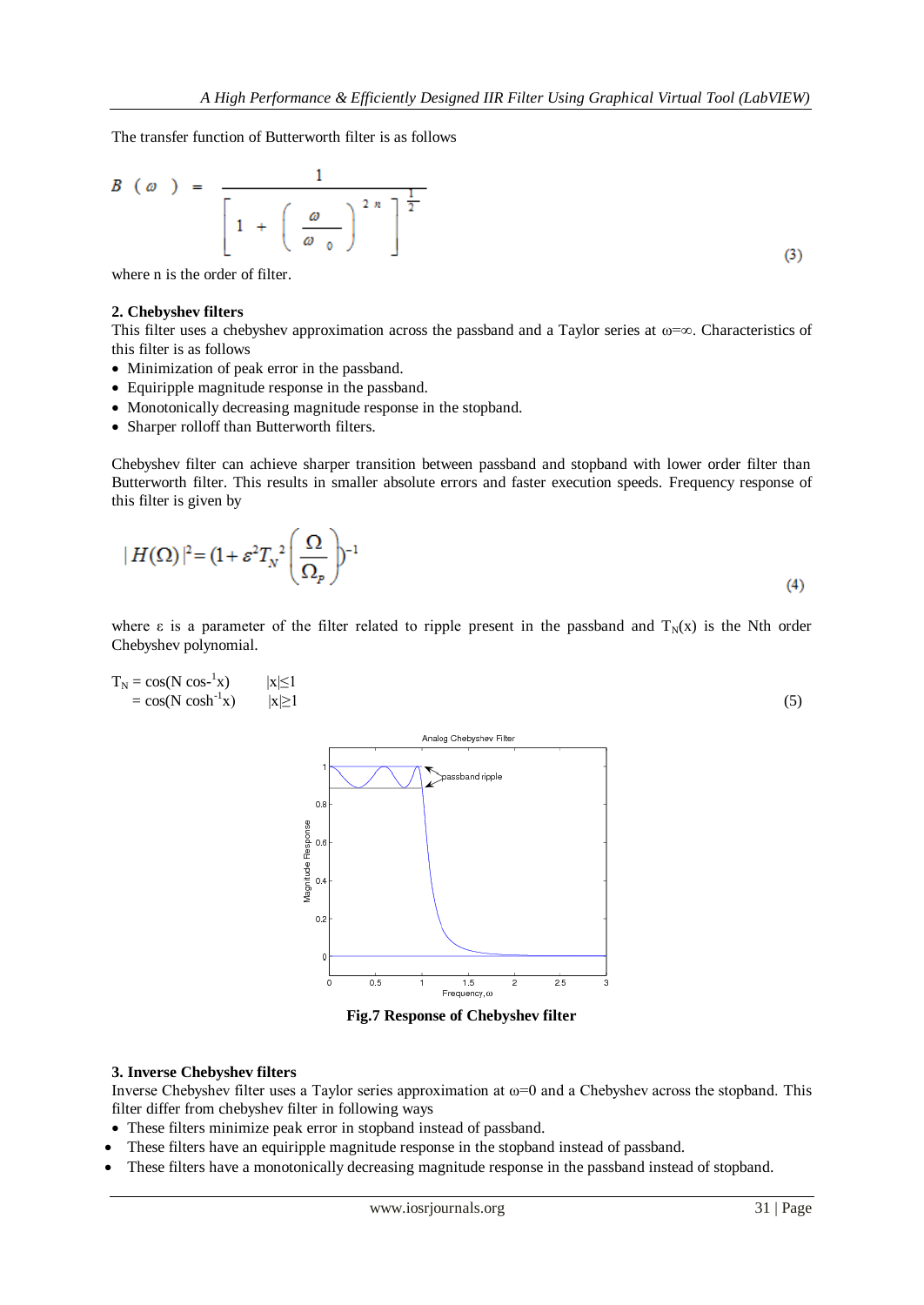

**Fig.8 Response of Inverse Chebyshev filter**

## **4. Elliptic filters**

The elliptic function filter uses a Chebyshev approximation across both the passband and stopband. Elliptic filters have following characteristics

- Minimization of peak error in the passband and the stopband.
- Equiripples in the passband and stopband

Elliptic filters provide the sharpest transition between the passband and stopband, which accounts for their widespread use. Transfer function of Elliptic filters is given by

$$
|H(\Omega)|^2 = (1 + \varepsilon^2 U_N(\frac{\Omega}{\Omega}))^{-1}
$$

where  $U_N(x)$  is the Jacobian elliptic function of order N and  $\varepsilon$  is a constant related to passband ripple.



**Fig.9 Response of Elliptic filter**

## **VIII. SIMULATION AND DISCUSSION**

IIR filters are used for applications where linear characteristics are not of concern. IIR filter is better for lower order tapping. IIR filters must have at least one pole. It is a recursive filter means it has feedback. IIR filters may be unstable depending on the location of poles where as FIR filter is always stable. Pole-Zero plots is an important tool. It can be used to determine stability.

We can distinguish from pole-zero plot whether the filter is low pass, high pass, band pass or band stop. Low pass filters have poles closer to the origin than zeros. They may not have zeros at all. High pass

 $(6)$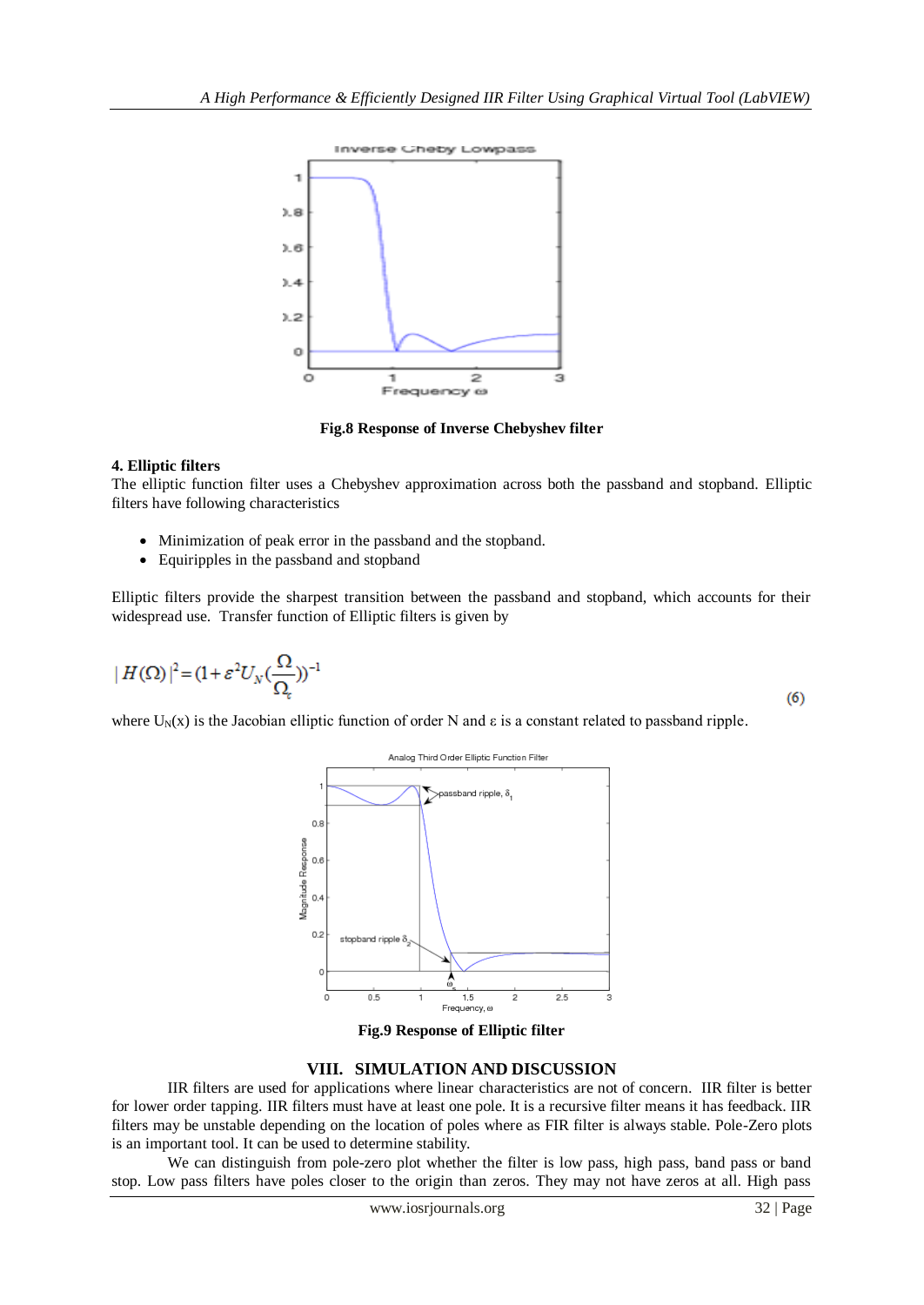filters will have the zeros close the origin and will probably have at least one on the origin. Band pass filters will have zeros close to the origin and some poles farther away. The transfer function of 3rd order elliptic low pass filter is given by

$$
H(z) = \frac{0.1335z^3 + 0.056z^2 + 0.056z + 0.1335}{z^3 - 1.507z^2 + 1.2646z - 0.3786}
$$
\n<sup>(7)</sup>

If both poles and zeros of a transfer function are all inside or on the unit circle of the z-plane, the filter is called minimum phase. Frequency responses of different IIR filters are shown in following figures under following parameters

Lower cutoff frequency-2K Upper cutoff frequency-3.80K Passband ripple-0.03 Stopband attenuation-90.00



**Fig.10 Pole-zero plot of 3rd order Elliptic filter**



**Fig.11 Frequency response of 4th order Butterworth filter**



**Fig.12 Frequency response of 4th order Chebyshev filter**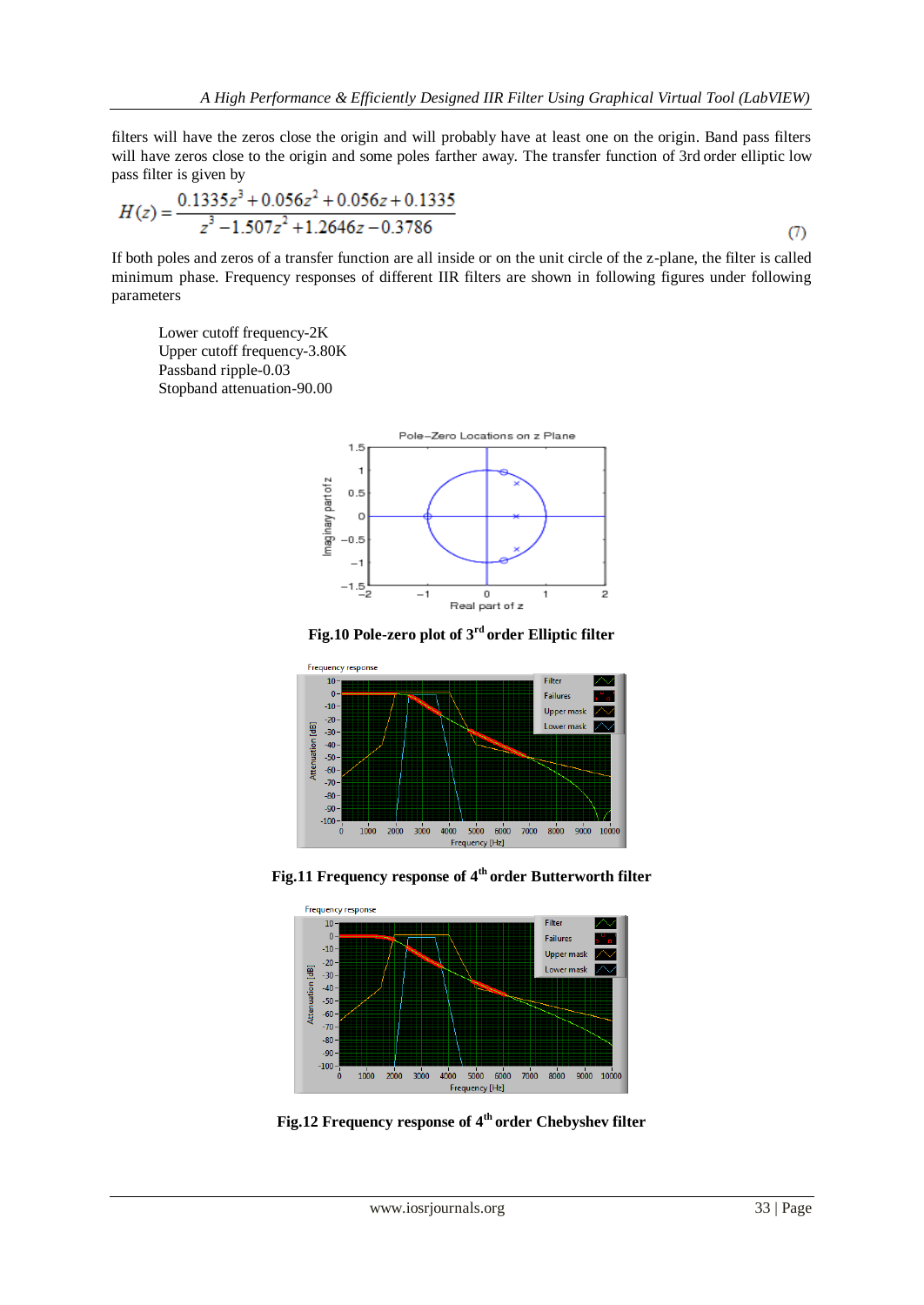

**Fig.13 Frequency response of 4th order Inverse Chebyshev filter**



**Fig.14 Frequency response of 4th order Elliptic filter**



**Fig.15 Frequency response of 4th order Bessel filter**

## **ACKNOWLEDGEMENT**

The authors are thankful to Mr. Aseem Chauhan (Additional President, RBEF and Chancellor AUR, Jaipur), Maj. General K. K. Ohri (AVSM, Retd.) Pro-VC & Director General, Amity University, Uttar Pradesh Lucknow, Prof. S. T. H. Abidi (Director ASET, Lucknow Campus), Brig. U. K. Chopra (Director AIIT & Dy. Director ASET), Prof O. P. Singh (HOD, Electrical & Electronics) and Prof. N. Ram (Dy. Director ASET) for their motivation, kind cooperation, and suggestions.

## **REFRENCES**

- [1] Aimin Jiang and Hon Keung Kwan,"IIR Digital Filter Design with Novel Stability Criterion Based on Argument Principle" Department of Electrical and Computer Engineering,University of Windsor , vol. 1, pp. 126-131, 2007
- [2] Beyon, J. Y., *Hands-On Exercise Manual for LabVIEW Programming, Data Acquisition and Analysis*, Prentice Hall, Inc., New Jersey, 2001
- [3] Chugani, M. L., *LabVIEW Signal Processing*, Prentice Hall, Inc., Upper Saddle River, New Jersey, 1998 [4] Clark C. L.,*LabVIEW Digital Signal Processing and Digital Communications*, Tata McGRAW-HILL, 2005
- [4] Fahmy M.F., Abo-Zahhad M. and Shoby M.1., "Design of elective Linear Phase Switched-Capacitor Filters with Equiripple Passband Amplitude Responses", *IEEE Trans. On Circuits and Systems,* CAS-35, no. 10, pp. 1220-1229, 1988
- [5] Jackson L. B., *Digital Filters and Signal Processing*, 3rd ed., Kluwer Academic Publishers, 1996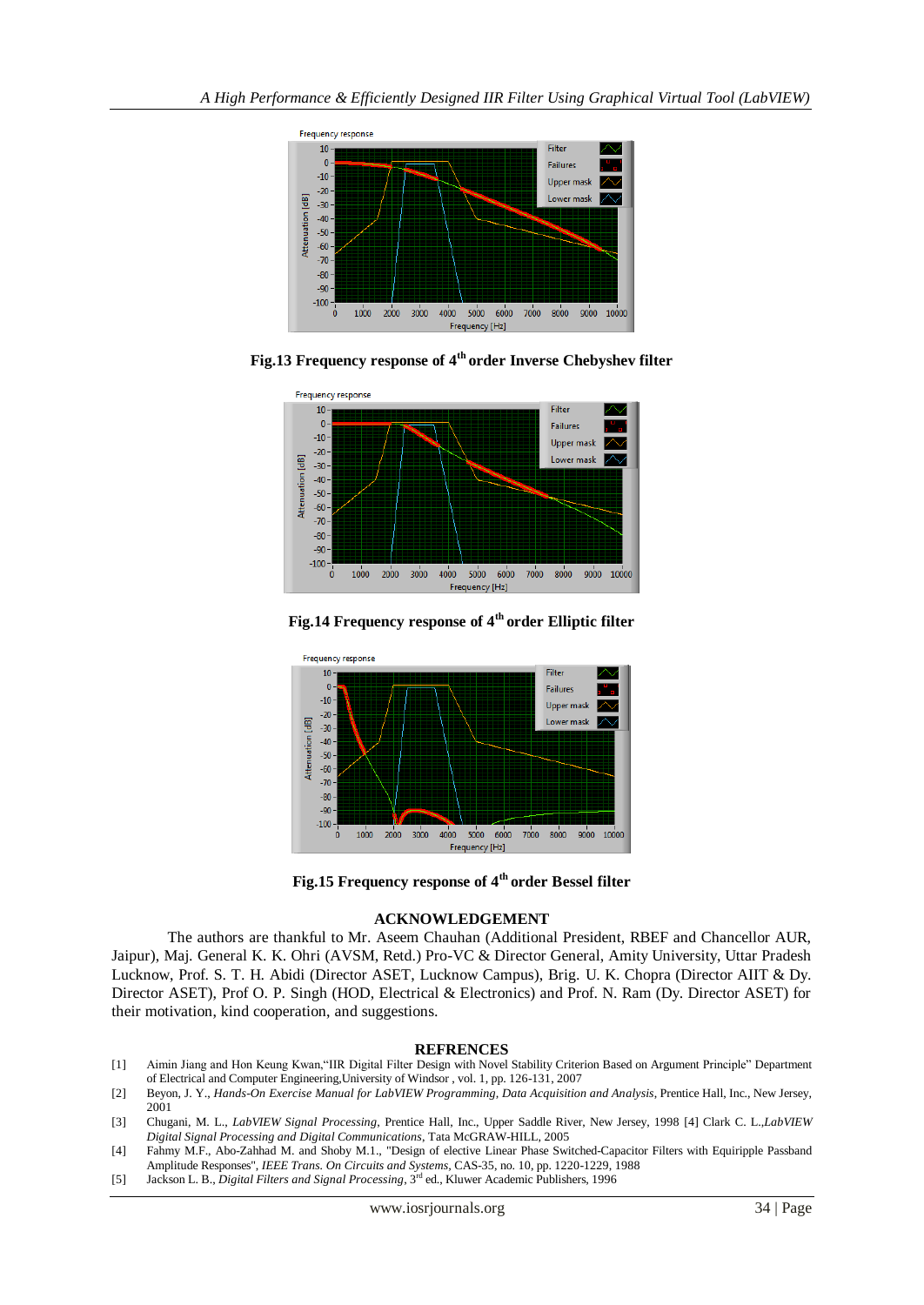- [6] Namjin Kim, "Digital Signal Processing System-Level Design Using LabVIEW", Elsevier Inc.,vol. 1, 122-127, 2005
- [7] Oppenheim, A.V., R.W. Schafer, *Discrete Time Signal Processing*, 2nd ed., Pearson Education, 2005
- [8] Proakis J.G., and D.G. Manolakis, *Digital Signal Processing, Principles Algorithms, and Applications*, 3rd ed., Pearson Education, Inc., 1996
- [9] Wells, L. K. and Travis, J., *LabVIEW for Everyone Graphical Programming Made Even Easier*, Prentice Hall, Inc., Upper Saddle River, New Jersey, 1997
- [10] FDS- Filter design system for SPW, Product data sheet, Comdisco, Inc., 1990. A. H Gray and J. D Markel, "A Computer Program for Designing Digital Elliptic Filters". IEEE Trans. Acous., Speech Signal Processing vol. ASSP-24, pp.529-538, 1973
- [11] A.T. Chottera and G.A. Jullien, "A linear programming approach to recursive filter design with linear phase," *IEEE Trans. Circuits Syst.*, vol. CAS-29, pp.139-149, 1982
- [12] V. Sreeram and P. Agathoklis, "Design of linear phase IIR filters via impulse response graminas," *IEEE Trans. Signal Processing,* vol. 40, pp.389-394, 1992
- [13] Essik, J., *Advanced LabVIEW Labs*, Prentice Hall, Inc., Upper Saddle River, New Jersey, 1999
- [14] Jackson L.B., *Digital filters and signal processing*, 3d ed., Kluwer Academic Publishers, 1996
- [15] R.C. Eberhart, Kennedy J. A new optimizer using particle swarm theory, Proceedings of the Sixth International Symposium or Micromachine and Human Science, Nagoya, Japan. pp 39-43, 1995
- [16] N. Kehtarnavaz and C. Gope, "DSP system design using LABVIEW and SIMULINK: A comparative evaluation", vol.4 pp. 165-169, 2006
- [17] Later Mohammad Abo- Zahhad et.al., filter designer: A complete design and synthesis program for lumped, wave-digital, FIR and IIR filters, 1996
- [18] L.R. Rabiner, N.Y.Graham, and H. D. Helms, "Linear programming design of IIR digital filters with arbitrary magnitude function", *IEEE Trans. Acoust., Speech Signal Processing,* vol. ASSP-22, pp.117-123, 1974
- [19] M.F. Fahmy, M. Abo- Zahhad and M.I. Shoby, "Design of Odd degree Linear Phase Sampled- Data Bandpass Filters with Equiripple Amplitude Response" Inter. J. of Circuit Theory and Applications, vol. 17. pp. 87-101, 1989.
- [20] M. Abo-Zahhad, Sabah M.A. and M.Yaseen, "Interactive Software Development for the Design and Synthesis of Lattice and Bireciprocal Wave – Digital filters", Proc. Of the 2<sup>nd</sup> Inter. Conf. on Engineering Research, ICER-95, Port Said, Egypt, pp. 199-216, 1995
- [21] J.H. Mc.Clellan T.W. Parks and L.R. Rabiner, "A Computer Program for Designing Optimum FIR Linear Phase Digital Filters", *IEEE Trans. Audio Electroacoustic*, AU-21, pp. 506-526, 1973
- [22] Thede Les, *Analog and Digital filter design using C*, Prentice Hall, Inc., Upper Saddle River, NJ, 1996
- [23] M. Abo-Zahhad and T. Henk, "Design of Selective Low pass Sampled-Data and Digital Filters Exhibiting Equiripple Amplitude and
- Phase Error Characteristics", Inter. J. of Circuit theory and Applications, vol. 23. pp. 59-74, 1995 [24] W.S. Lu, S.C. Pei, and C.C. Tseng, "A weighted least squares method for the design of stable 1-D and 2-D IIR digital filters", IEEE Trans.<br>Signal Processing, vol. 48, pp. 1-10, 1998 Signal Processing, vol. 48,
- [25] S. Chen, "Minimum sensitivity IIR filter design using principle component approach", vol.8 pp. 342-347, 1991
- [26] J. Kennedy, R.C. Eberhart, *Particle swarm optimization, Processing, Principles Algorithms, and Applications*, 3d ed., Pearson Education, Inc., 1996
- [27] X. Zhang and Hiroshi Iwakura, "Design of IIR Digital Allpass filters Based on Eigenvalue Problem", vol.13, pp. 1333-1338, 1999
- [28] C.C.T Seng and S.L. Lee, "Minimax design of stable IIR digital filter with prescribed magnitude and phase responses", IEEE Trans. Circuits Syst. I, vol. 49, pp. 547-551, 2002
- [29] D.J. Krusienski, W.K. Jenkins, Particle swarm optimization for adaptive IIR filter structures, Evolutionary Computation, 2004, Congress on vol. 1, pp. 965-970, 2004
- [30] Balbir Kumar and Ashwani Kumar, "Design of Efficient FIR filters for the Amplitude Response", vol. 16, pp. 122-125, 1999
- [31] C.C. Tseng, "Design of stable IIR digital filter based on least power error criterion", *IEEE Trans. Circuits Syst.*, vol. 51, pp. 1879-1888, 2004
- [32] Adam Slowik and Michal Bialko, "Design and Optimization of IIR Digital Filters with Non- Standard Characteristics Using Particle Swarm Optimization Algorithm", Department of Electronics and Computer Science, Technical University of Koszalin, vol. 1, pp. 276- 282, 2007
- [33] A. Slowik, M. Bialko, Evolutionary design of IIR digital filters with non-standard amplitude characteristics, 3<sup>rd</sup>-National Conference on Electronics, Kolobrzeg, pp. 345-350, 2004
- [34] Chia- Nan Chang, Hui- Kang Teng, Jun- Yuan Chen, and Huang- Ten Chiu, Department of Electronic Engineering, National Taiwan University of Science and Technology, "Computerized
- [35] W.S. Lu and T. Hinamoto, "Optimal design of IIR digital filters with robust stability using conic-quadratic- programming updates", *IEEE Trans. Signal Process.*, vol. 51, pp. 1581-1592, 2003
- [36] S. Chen, R.H. Istepanian and B.L. Luk, Digital IIR filter design using adaptive simulated annealing, Digital Signal Processing, vol. 11, No. 3 pp. 241-251, 2001
- [37] W.S. Lu, "Design of stable IIR digital filters with equiripple passbands and peak- constrained least- squares stopbands," *IEEE Trans. Circuits Syst. II,* vol. 46, pp. 1421-1426, 1999
- [38] W. S. Lu, "Design of stable minimax IIR digital filters using semi definite programming", Proc. Int. Sym. Circuits and systems, vol. 1, pp. 355-358, 2000
- [39] National Instruments Corporation, *LabVIEW: Measurements Manual*, July 2000

#### **Author's Bibliography**



**Ms. Shikha Tiwari,** She is completed M.Sc (Electronics) from CSJM University, Kanpur. Currently She is pursuing M.Tech (Electronics and Communication) from Amity University, Lucknow Campus. She has published a paper titled as "**A Novice Meta-Materials based Designing of an Highly Efficient Antenna & its Applications: An Overview"** in International Journal of Semiconductor Science and Technology.